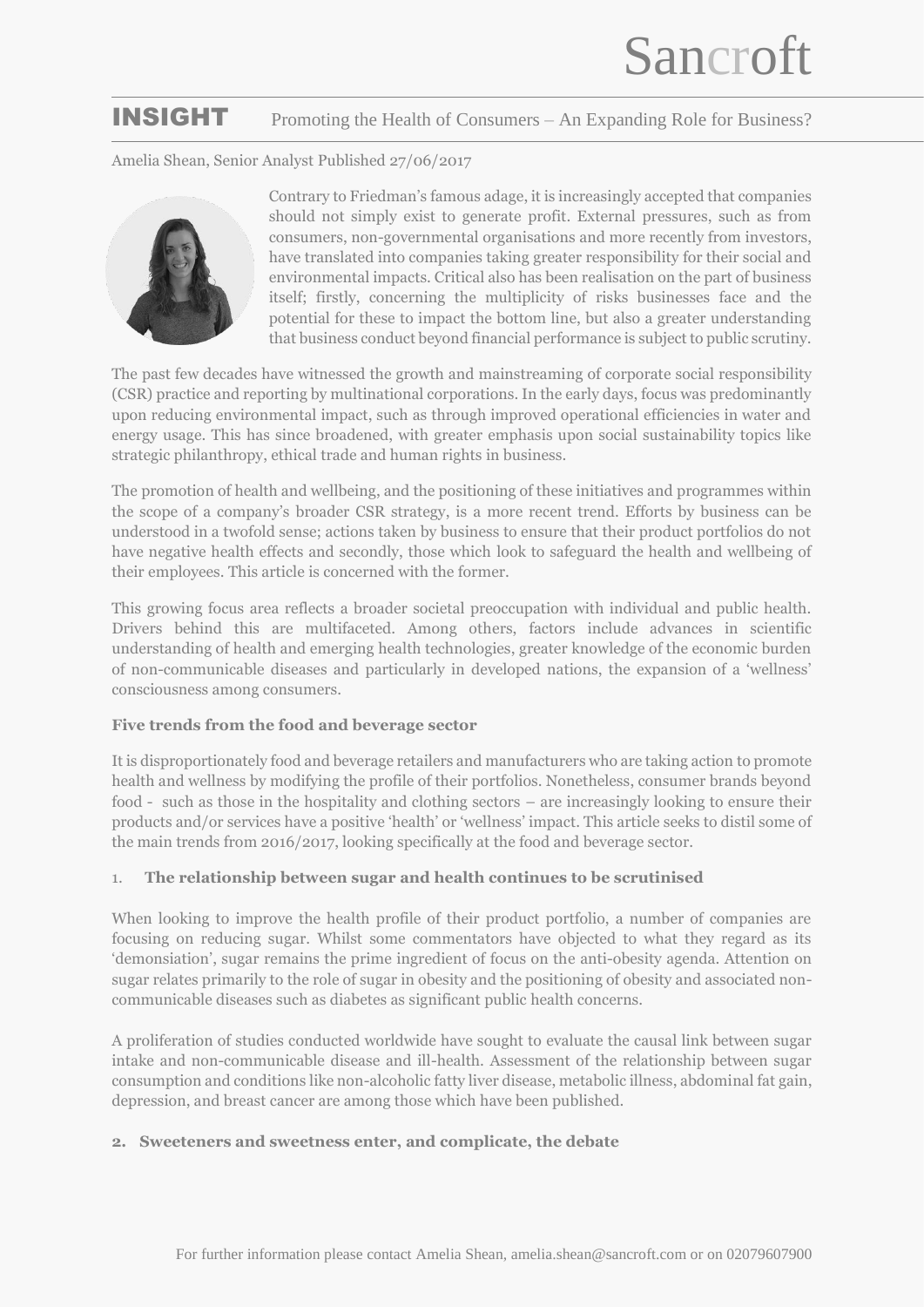# Sancroft

# Promoting the Health of Consumers – An Expanding Role for Business?

Simply replacing sugar with low and no calorie sweeteners (LNCS) may cease to be a viable option. A growing aversion by consumers to ingredients considered artificial is partly behind this. Also significant are long-standing debates about the safety of specific sweeteners. Aspartame is among the most contentious, and though debate around its suitability for human consumption has stymied, the emergence of 'natural' sweeteners like Stevia has more recently served to divide opinion, though it is now lawfully permitted as a food additive across most countries.

Around the world such concerns about the safety of LNCS have resulted in pressure from regulators and other stakeholders. Recent academic studies moreover, have challenged that far from reducing sugar intake and facilitating weight loss, consuming LNCs can lead to increased calorie intake, obesity and diabetes. This further makes sweeteners unattractive as an alternative to sugar in products.

As discussion continues about the role of LNCS, some regulators and scientists are starting to look at the sweetness profile of products. This has led to a push for the public to reduce overall levels of sweetness, regardless of whether from a caloric or non-caloric sweeteners.

#### **3. Industry displays growing evidence of voluntary action**

Beginning at the end of 2016 and continuing into 2017, a number of companies have made public their commitment to reduce the amount of sugar in their portfolios via either product reformulation of reduction in portion size. For example, Mars, Nestlé and Cadbury have committed to reduce the size of some of their best known brands by 20% in the UK. Nestlé meanwhile has announced a series of sugar reduction targets, including the removal of 10% of sugar from its confectionery in the UK and Ireland by 2018, the removal of 18,000 tonnes of sugar from its European portfolio by 2020 and a 5% reduction in added sugars in products across all categories globally by 2020.

Movement is not confined to the confectionary industry. Coca-Cola's new CEO has outlined the development of low sugar products as a key strategic priority going forwards for the company. Coca-Cola is further among global brands, including Mars, who have publicly supported consumption guidelines from the WHO.

There is also action beyond the level of individual corporates. The European soft drinks industry for example, announced in February 2017 that it would reduce added sugars in its products so that they will contain 20% less sugar than in 2000. Similarly, the American Beverage Association's Balance Calories Initiative pledged 20% calorie reduction in beverages by 2025, increased choices, and continued efforts on calorie labeling and school beverage guidelines.

Whilst industry action has been welcomed by some, others argue that companies are simply being strategic in demonstrating proactivity so that governments do not resort to mandating action. This narrative certainly resonates in the UK where under the UK's Childhood Obesity Strategy, industry has been 'challenged' to reduce the amount of sugar in their products.

# **4. Health by stealth offers a potential new way forward?**

At the other end of the spectrum, there are companies who far from publicly announcing product reformulations, choose instead to do so without any fanfare. This has been termed a 'health by stealth' approach. Advocates argue it offers a double win, since companies avoid legislative and tax burdens and minimise potential impacts on sales from public fears over changes in taste.

In December 2015, Kraft Heinz removed all artificial ingredients from its much-loved Macaroni and Cheese brand. The company however, only announced the reformulation in March 2016, having received no feedback from consumers about a change in taste in the interim. Companies such as Coca-Cola have similarly been silently altering the ingredients of some of their brands, including Sprite and Fanta. So far, sales of both products have remained unaffected. Product reformulation is however